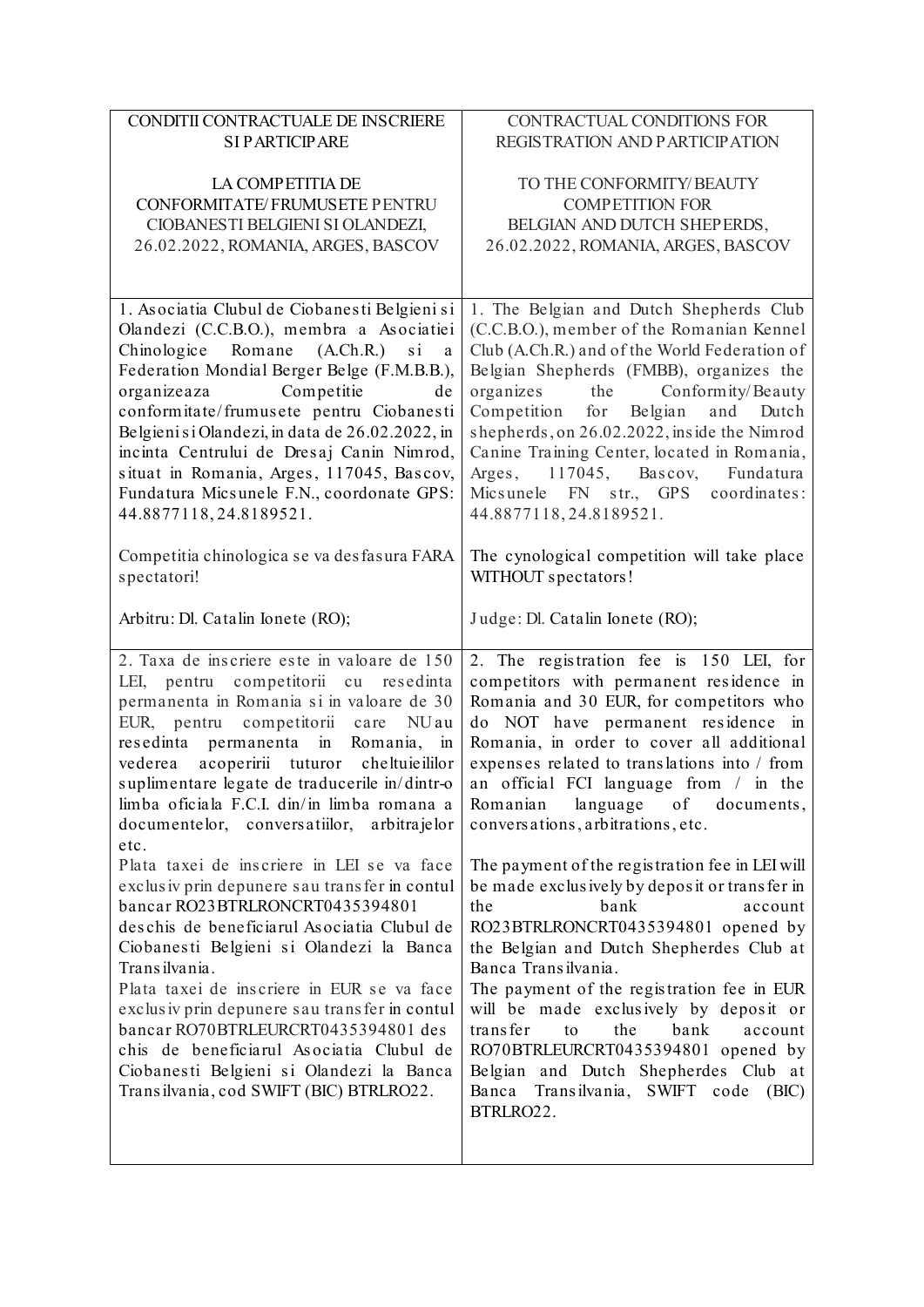| 3. Inscrierea si participarea in/la competitie<br>se va face conform Regulamentului A.Ch.R.<br>pentru competitii canine, disponibil la adresa<br>http://ach.ro/regulamente/reg%20expo.pdf                                                                                                                                                                                                                                                                               | 3. The registration and participation in / in<br>the competition will be done according to the<br>A.Ch.R. for canine competitions, available at<br>http://ach.ro/regulamente/reg%20expo.pdf                                                                                                                                                                                                                          |  |  |  |  |
|-------------------------------------------------------------------------------------------------------------------------------------------------------------------------------------------------------------------------------------------------------------------------------------------------------------------------------------------------------------------------------------------------------------------------------------------------------------------------|----------------------------------------------------------------------------------------------------------------------------------------------------------------------------------------------------------------------------------------------------------------------------------------------------------------------------------------------------------------------------------------------------------------------|--|--|--|--|
| 4. Va reamintim ca trebuie sa atasati<br>formularului de inscriere online:                                                                                                                                                                                                                                                                                                                                                                                              | 4. We remind you that you must attach to the<br>online registration form:                                                                                                                                                                                                                                                                                                                                            |  |  |  |  |
| (i) fotocopia certificatului de origine<br>al<br>cainelui,                                                                                                                                                                                                                                                                                                                                                                                                              | (i) photocopy of the dog's certificate of<br>origin,                                                                                                                                                                                                                                                                                                                                                                 |  |  |  |  |
| (ii) fotocopia imputernicirii de inscriere a<br>cainelui in competitie (daca nu sunteti<br>proprietarul acestuia),                                                                                                                                                                                                                                                                                                                                                      | (ii) photocopy of the dog's power of attorney<br>(if you are not the owner),                                                                                                                                                                                                                                                                                                                                         |  |  |  |  |
| (iii) fotocopia dovezii de achitare a taxei de<br>participare si                                                                                                                                                                                                                                                                                                                                                                                                        | (iii) photocopy of the proof of payment of the<br>participation fee and                                                                                                                                                                                                                                                                                                                                              |  |  |  |  |
| (iv) fotocopia dovezii ca, la data inscrierii,<br>membru<br>activ<br>a1<br>sunteti<br>unui/unei<br>club/asociatie din cadrul A.Ch.R. sau din<br>altei organizatii<br>cadrul<br>chinologice<br>recunoscute de F.C.I.                                                                                                                                                                                                                                                     | (iv) photocopy of the proof that, at the date<br>of registration, you are an active member of<br>a club / association within the A.Ch.R. or<br>from<br>another canine<br>organization<br>recognized by the F.C.I.                                                                                                                                                                                                    |  |  |  |  |
| Atentie! In cazul in care NU veti furniza<br>documentele mai sus-mentionate, cererea<br>in competitie NU va<br>inscriere<br>fi<br>de<br>considerata valabila iar cainele NU va fi<br>inscris in competitie.                                                                                                                                                                                                                                                             | Atention! If you fail to provide the above<br>documents, the application for competition<br>will NOT be considered valid and the dog will<br>NOT be registered for competition.                                                                                                                                                                                                                                      |  |  |  |  |
| obligatorie respectarea<br>5.<br><b>Este</b><br>Regulamentului A.Ch.R. de prevenire si<br>gestionare a infectiilor cu virusul Sars-Cov2,<br>disponibil<br>adresa<br>la<br>http://ach.ro/regulamente/Regulament%20<br>COVID.pdf, a celorlalte regulamente F.C.I. si<br>A.Ch.R. aplicabile, precum<br>$\overline{\mathbf{s}}$ i<br>toate<br>dispozitiile nationale si comunitare privind<br>protectia animalelor, cainii fara stapan si<br>cainii periculosi si agresivi. | 5. It is mandatory to comply with the A.Ch.R.<br>regulation<br>for the prevention<br>and<br>management of Sars-Cov2 virus infections,<br>available<br>at<br>http://ach.ro/regulamente/Regulament%20<br>COVID.pdf, with the other F.C.I. and A.Ch.R.<br>applicable regulations, as well as all national<br>and Community provisions on the protection<br>of animals, stray dogs and dangerous and<br>aggressive dogs. |  |  |  |  |
| 6. Este permisa participarea competitorilor<br>care atat la data inscrierii cat si la data<br>competitiei, sunt membrii a cel putin<br>unui/unei club/asociatii din cadrul A.Ch.R.<br>sau din cadrul altei organizatii chinologice<br>recunoscuta de F.C.I.<br>Incalcarea acestei clauze duce la anularea                                                                                                                                                               | allowed the participation of<br>$6.$ It is<br>competitors who, both on the date of<br>registration<br>and on the date<br>of the<br>competition, are members of at least one<br>club / association within the A.Ch.R. or from<br>another canine organization recognized by<br>the F.C.I.<br>Violation of this clause leads to the legal                                                                               |  |  |  |  |
| de drept a inscrierii (fara indeplinirea altor<br>formalitati), taxa de inscriere achitata nu se                                                                                                                                                                                                                                                                                                                                                                        | cancellation of the registration (without<br>fulfilling other formalities), the registration                                                                                                                                                                                                                                                                                                                         |  |  |  |  |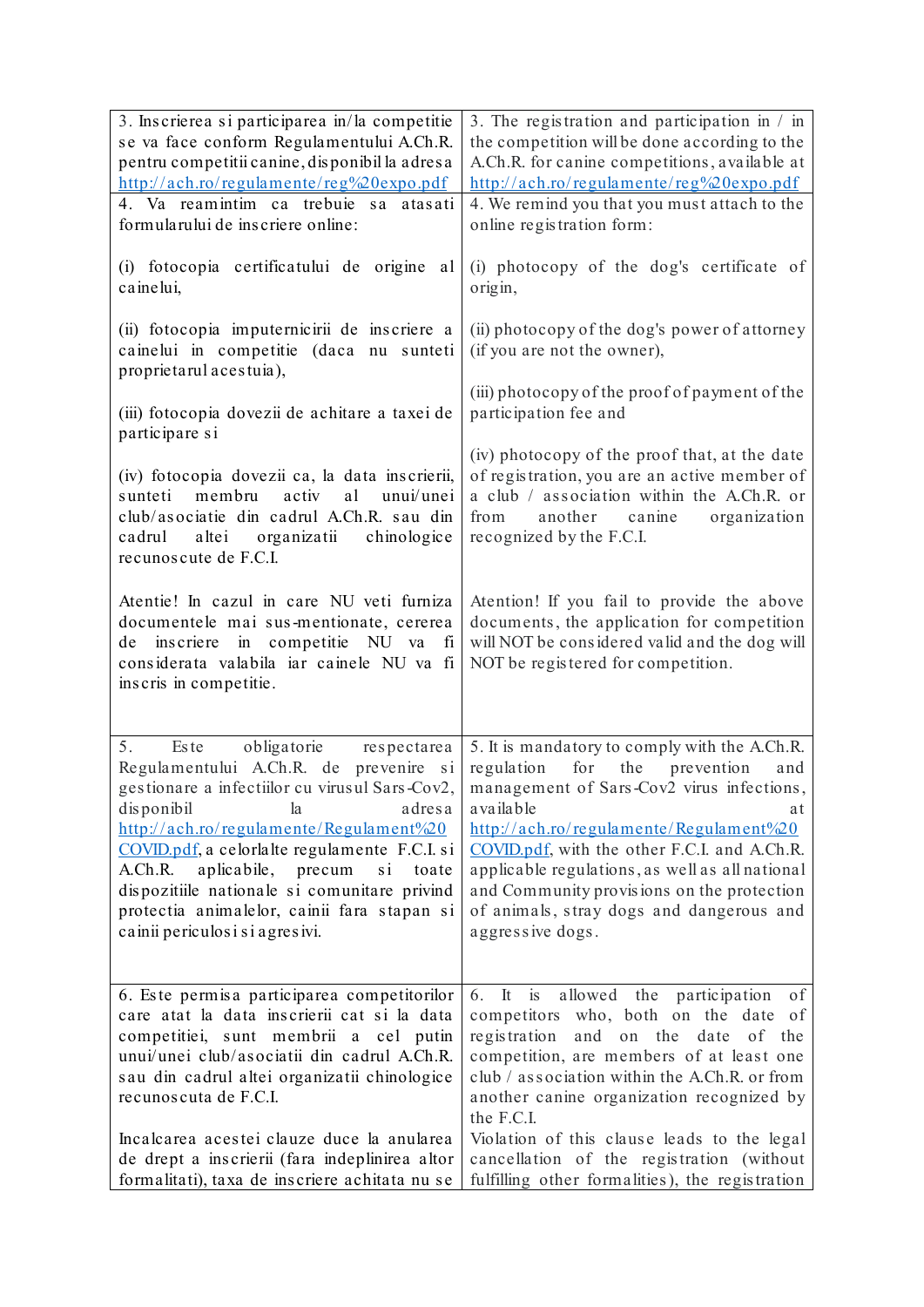| restituie, iar daca cainele a fost totusi<br>arbitrat, rezultatele obtinute de acesta nu vor<br>fi omologate.                                                                                                                                                                                                                                                                                                                                                                                                                                                                                                                                                                                                                                                                                                                                                                                                                                                                                                                            | fee paid will not be refunded, and if the dog<br>was still arbitrated, the results obtained by<br>him will not be approved.                                                                                                                                                                                                                                                                                                                                                                                                                                                                                                                                                                                                                                                                                                                                                                                                                         |
|------------------------------------------------------------------------------------------------------------------------------------------------------------------------------------------------------------------------------------------------------------------------------------------------------------------------------------------------------------------------------------------------------------------------------------------------------------------------------------------------------------------------------------------------------------------------------------------------------------------------------------------------------------------------------------------------------------------------------------------------------------------------------------------------------------------------------------------------------------------------------------------------------------------------------------------------------------------------------------------------------------------------------------------|-----------------------------------------------------------------------------------------------------------------------------------------------------------------------------------------------------------------------------------------------------------------------------------------------------------------------------------------------------------------------------------------------------------------------------------------------------------------------------------------------------------------------------------------------------------------------------------------------------------------------------------------------------------------------------------------------------------------------------------------------------------------------------------------------------------------------------------------------------------------------------------------------------------------------------------------------------|
| permisa participarea<br>7.<br><b>NU</b><br>este<br>competitorilor care la data inscrierii sau la<br>data competitiei, sunt membrii ai unui/unei<br>club/asociatii din cadrul organizatiilor<br>chinologice NErecunoscute de F.C.I.<br>Incalcarea acestei clauze duce la anularea<br>de drept a inscrierii (fara indeplinirea altor<br>formalitati), taxa de inscriere achitata nu se<br>restituie, iar daca cainele a fost totusi<br>arbitrat, rezultatele obtinute de acesta nu vor<br>fi omologate.                                                                                                                                                                                                                                                                                                                                                                                                                                                                                                                                    | 7. The participation of competitors who at<br>the date of registration or at the date of the<br>competition, are members of a club /<br>association within the canine organizations<br>NOT recognized by the F.C.I. is NOT allowed.<br>Violation of this clause leads to the legal<br>cancellation of the registration (without<br>fulfilling other formalities), the registration<br>fee paid will not be refunded, and if the dog<br>was still arbitrated, the results obtained by<br>him will not be approved.                                                                                                                                                                                                                                                                                                                                                                                                                                   |
| 8. Prelucrarea datelor cu caracter personal<br>se realizeaza conform informarii de mai jos:                                                                                                                                                                                                                                                                                                                                                                                                                                                                                                                                                                                                                                                                                                                                                                                                                                                                                                                                              | 8. The processing of personal data is<br>performed according to the information<br>below:                                                                                                                                                                                                                                                                                                                                                                                                                                                                                                                                                                                                                                                                                                                                                                                                                                                           |
| I. Asociatia Clubul de Ciobanesti Belgieni si<br>$\sin$<br>Olandezi,<br>referita<br>continuare<br>prin<br>acronimul C.C.B.O., cu sediul social in Bihor,<br>Oradea, str. Iza nr. 11, bl. S6, apt.16,<br>inregistrata in Registrul special sub nr.<br>54/2018, posesoare a certificatului<br>de<br>inscriere nr. 54/08.05.2018, cod<br>de<br>inregistrare fiscala 39333841, cu adresa de<br>corespondenta postala in Ilfov, Dudu<br>(Chiajna), str. Salcamilor nr. 20A, adresa de<br>posta electronica info@ccbor.ro, site oficial<br>telefon<br>internet www.ccbor.ro,<br>$(+4)$<br>0752.682.870, prin prezenta va informeaza<br>despre prelucrarea datelor dumneavoastra<br>cu caracter personal, referite in continuare<br>prin acronimul D.C.P. si despre drepturile pe<br>conformitate<br>le<br>aveti<br>$\sin$<br>care<br>cu<br>Regulamentul general privind protectia<br>datelor nr. 679/2016, referit in continuare<br>prin acronimul G.D.P.R. si legis latia nationala<br>privind protectia si securitatea datelor<br>personale. | I. The Belgian and Dutch Shepherds Club<br>Association, hereinafter referred to by the<br>acronym C.C.B.O., with its registered office<br>in Bihor, Oradea, str. Iza no. 11, bl. S6, apt.16,<br>registered in the Special Register under no.<br>54/2018, holder of the registration certificate<br>no. 54 / 08.05.2018, fiscal registration code<br>39333841, with the postal correspondence<br>address in Ilfov, Dudu (Chiajna), str.<br>20A, e-mail<br>Salcamilor<br>no.<br>address<br>official<br>$info@ccbor.co$ ,<br>website<br>www.ccbor.ro, phone (+4) 0752.682.870,<br>hereby informs you about the processing of<br>your personal data, hereinafter referred to by<br>the acronym D.C.P. and about the rights you<br>have in accordance with the General<br>Regulation on data protection no. 679/2016,<br>hereinafter referred to by the acronym<br>G.D.P.R. and national legislation on the<br>protection and security of personal data. |
| II. Alaturi de alte cluburi si de asociatii<br>chinologice teritoriale,<br>subscrisa<br>este<br>membru al Asociatiei Chinologice Romane,<br>referita in continuare prin acronimul A.Ch.R.,<br>cu sediul social in Bucuresti, Sector 1,<br>010867, b-dul Dinicu Golescu nr. 37, bl. 4, sc.<br>C, et. 1, ap. 70, cod unic de inregistrare<br>7108760, adresa de corespondenta postala<br>Bucuresti, Sector 1, O.P. 12, C.P. 262, adresa<br>electronica<br>de<br>posta                                                                                                                                                                                                                                                                                                                                                                                                                                                                                                                                                                      | II. Along with other clubs and territorial dog<br>associations, the undersigned is a member<br>of the Romanian Kennel Club, hereinafter<br>referred to by the<br>acronym A.Ch.R.,<br>headquartered in Bucharest, Sector 1,<br>010867, b-dul Dinicu Golescu no. 37, pp. 4,<br>sc. C, et. 1, ap. 70, unique registration code<br>7108760, postal correspondence address<br>Bucharest, Sector 1, O.P. 12, C.P. 262, e-mail<br>$of$ fice.achr@gmail.com,<br>address<br>official                                                                                                                                                                                                                                                                                                                                                                                                                                                                         |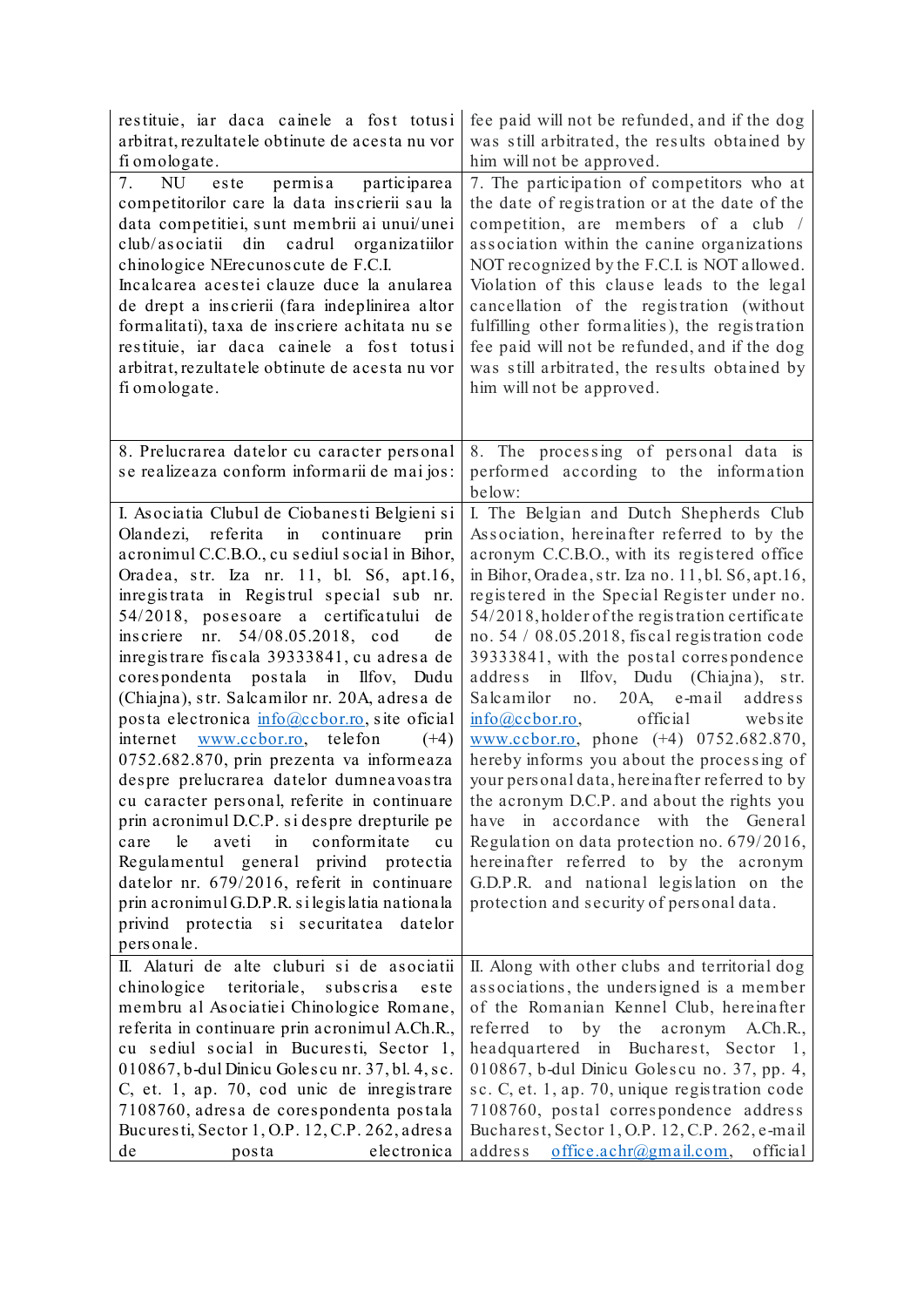| office.achr@gmail.com, site oficial internet          | website<br>$(+4)$                                 |
|-------------------------------------------------------|---------------------------------------------------|
| www.ach.ro, telefon (+4)021.314.37.63.                | phone<br>www.ach.ro,<br>021.314.37.63.            |
| III. Potrivit G.D.P.R., A.Ch.R. si membrii sai        | III. According to G.D.P.R., A.Ch.R. and its       |
| actioneaza ca "operatori asociati de date cu          | members act as "associate operators of            |
| caracter personal" in cadrul unui "grup de            | personal data"<br>within<br>a "group<br>of        |
| intreprinderi", in<br>A.Ch.R.<br>care<br>este         | undertakings" in which A.Ch.R. is<br>the          |
| "intreprinderea care controleaza",<br>iar             | "controlling enterprise," and members of the      |
| membrii<br>A.Ch.R.<br>"intreprinderile<br>sunt        | "affiliated / controlled<br>A.Ch.R. are           |
| afiliate/controlate", in ceea ce priveste: (i)        | enterprises" in terms of: (i) the conduct of      |
| desfasurarea activitatii chinologice la nivel         | canine activity at the national level, (ii) the   |
| (ii) pregatirea continua,<br>national,                | continuous training, examination, record          |
| examinarea, evidenta si publicitatea                  |                                                   |
| arbitrilor, a secretarilor si a comisarilor,          | keeping and publicity of judges, secretaries      |
|                                                       | and commissioners, assistants, training           |
| as is tentilor, instructorilor de<br>$d$ resaj,       | instructors, assistants and decoys, etc.          |
| asistentilor si atentatorilor etc. inscrisi pe        | registred on the lists of A.Ch.R. and of the      |
| listele A.Ch.R., ale Federatiei Chinologice           | International Cynological Federation,             |
| Internationale, referita in continuare prin           | hereinafter referred to by the acronym F.C.I.     |
| acronimul F.C.I. si ale celorlalte federatii          | and other international canine and / or sports    |
| internationale cu profil chinologic si/sau            | federations<br>the Associate<br>to<br>which       |
| sportiv la care Operatorii asociati sunt afiliati     | Operators are affiliated (if applicable), origin, |
| (daca este cazul) (iii) furnizarea serviciilor in     | relesing, completion and modification of          |
| domeniul chinologic persoanelor interesate            | documents of origin, performance books,           |
| (direct sau prin intermediul membrilor                | diplomas, certificates, breeder's names, etc.     |
| A.Ch.R. - inregistrari in Cartea de origine,          | -), (iv) organization of canine events            |
| eliberarea, completarea si modificarea                | (competitions, exams, tests, conferences,         |
| actelor de origine, a carnetelor<br>de                | plenary sessions, debates, workshops, etc.),      |
| performanta, a diplomelor, a certificatelor, a        | (v) compliance with the legal obligations         |
| afixelor de crescator etc. -), (iv) organizarea       | established to A.Ch.R. on the regime of           |
| evenimente chinologice (competitii,<br>de             | dangerous and aggressive dogs, by carrying        |
| examene, testari, conferinte, plenare,                | out assessments, registrations in<br>the          |
| dezbateri, work-shop-uri etc.),<br>(v)                | Register of Dangerous, Aggressive and             |
| respectarea obligatiilor legale stabilite in          | Utility Dogs, further referred to by the          |
| sarcina A.Ch.R. privind regimul de detinere al        | acronym RECPAU, issuing and relesing              |
| cainilor periculosi si agresivi, prin efectuarea      | certificates, making cynological findings and     |
| evaluarilor, inregistrarilor in Registrul de          | is suing cynological opinions, (vi) compliance    |
| Evidenta a Cainilor Periculosi, Agresivi si           | with the legal obligations established to         |
| Utilitari, referit in continuare prin acronimul       | A.Ch.R. and to its members regarding the          |
| R.E.C.P.A.U.,<br>emiterea<br>$\sin$<br>eliberarea     | obtaining and possession of adequate,             |
| adeverintelor,<br>efectuarea<br>constatarilor         | correct and up-to-date information on their       |
| chinologice si emiterea punctelor de vedere           | real beneficiaries and making them available      |
| chinologice, (vi) respectarea obligatiilor            | to the control bodies and the supervisory         |
| legale stabilite in sarcina A.Ch.R. si a              | authorities, at their request.                    |
| membrilor sai privind obtinerea si detinerea          |                                                   |
| de informatii adecvate, corecte si actualizate        |                                                   |
| cu privire la beneficiarii lor reali si punerea lor   |                                                   |
| la dispozitia organelor de control si a               |                                                   |
| autoritatilor de supraveghere, la solicitarea         |                                                   |
| acestora.                                             |                                                   |
| conformitatea<br>IV.<br>asigura<br>Pentru<br>$\rm{a}$ | IV. To ensure the processing of D.C.P. with       |
| prelucrarii D.C.P. cu dispozitiile legale             | the national and community legal provisions,      |
| nationale si comunitare, Operatorii asociati          | the Associated Operators have adopted             |
| au adoptat in temeiul dispozitiilor art. 26           | based on the provisions of art. 26 GDPR,          |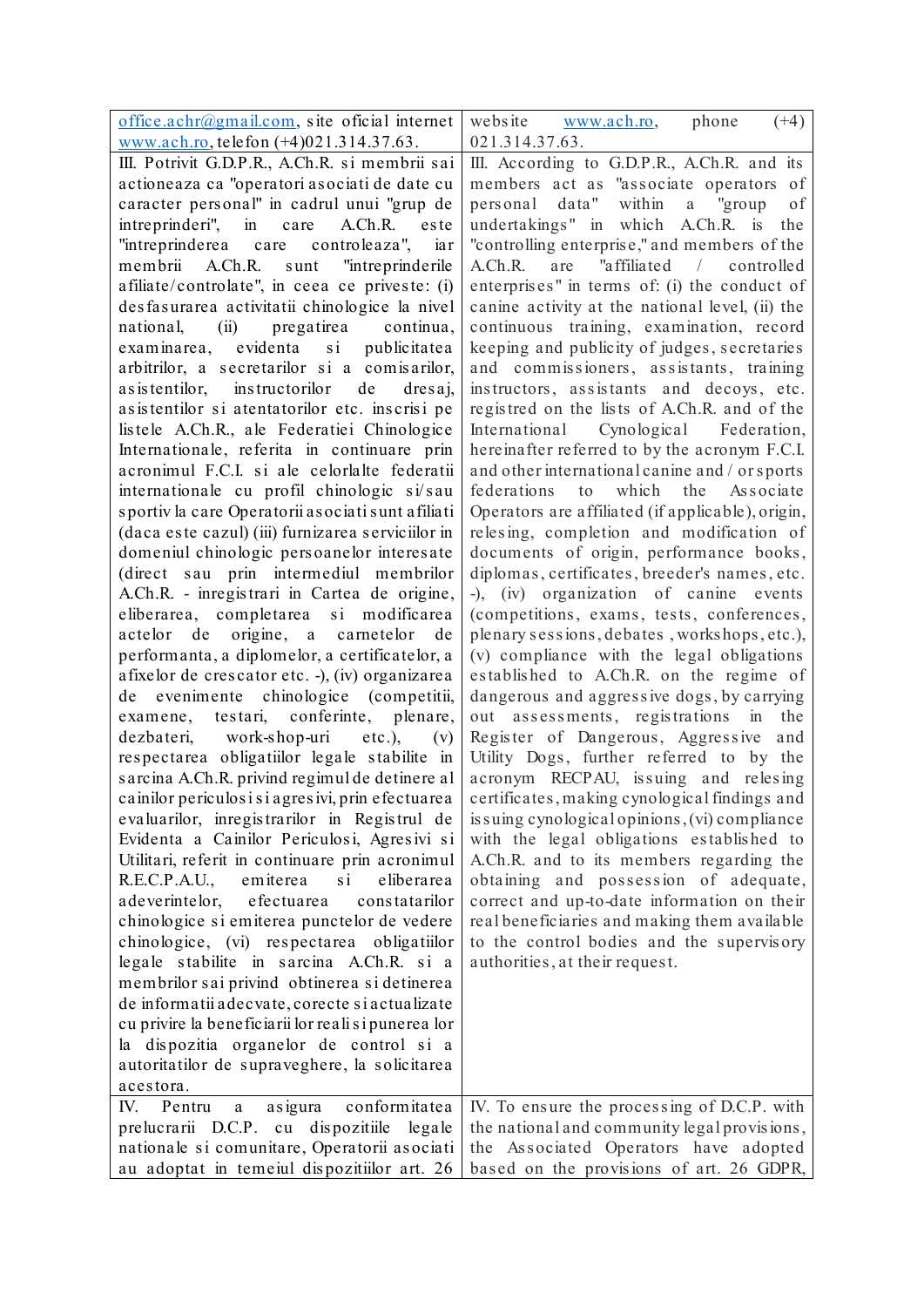| GDPR, Acordul de prelucrare a datelor cu                  | Agreement for the processing of personal        |  |  |  |
|-----------------------------------------------------------|-------------------------------------------------|--|--|--|
| caracter personal, anexa la Statutul A.Ch.R.,             | data, annex to the Statute of the A.Ch.R.,      |  |  |  |
| disponibil pe site-ul de internet www.ach.ro              | available on the website www.ach.ro             |  |  |  |
| V. In conformitate cu legislatia nationala și             | V. In accordance with national and European     |  |  |  |
| europeana Operatorii asociati au obligatia de             | legislation Associated Operators have the       |  |  |  |
| a administra in conditii de siguranta și numai            | obligation to administer safely and only for    |  |  |  |
| pentru scopurile specificate, D.C.P. care le              | the specified purposes, D.C.P. which are        |  |  |  |
| sunt sunt furnizate sau pe care le obtin cu               | provided to them or which they obtain on the    |  |  |  |
| ocazia des fas urarii activitatilor curente.              | occasion of carrying out their current          |  |  |  |
|                                                           | activities.                                     |  |  |  |
| VI. In consecinta, conform Acordului incheiat             | VI.<br>Consequently, according<br>the<br>to     |  |  |  |
| intre Operatorii asociati si cu respectarea               | Agreement concluded<br>the<br>between           |  |  |  |
| principiului<br>reducerii<br>la<br>minimum<br>a           | Associated Operators and in compliance          |  |  |  |
| prelucrarii D.C.P. prevazut de art. 5 alin. 1             | principle of minimizing<br>the<br>the<br>with   |  |  |  |
|                                                           | processing of D.C.P. provided by art. 5 para.   |  |  |  |
| G.D.P.R., va informam ca Operatorii asociati              | 1 G.D.P.R., we inform you that the              |  |  |  |
| sunt obligati sa prelucreze anumite D.C.P.                | Associated Operators are obliged to process     |  |  |  |
| ale persoanelor fizice, referite in continuare            | certain D.C.P. of natural persons, hereinafter  |  |  |  |
| PERSOANE VIZATE, care au consimtit, in                    | referred to<br>as<br>PERSONS, who<br>have       |  |  |  |
| mod voluntar si neechivoc, sa furnizeze                   | voluntarily and unequivocally consented to      |  |  |  |
| D.C.P. proprii in vederea inscrierii si                   | provide D.C.P. in order to register and         |  |  |  |
| participarii in/la competitiile chinologice               | participate in $/$ in the canine competitions   |  |  |  |
| sub<br>organizate<br>egida                                | under<br>organized<br>the<br>auspices<br>of     |  |  |  |
| A.Ch.R./F.C.I./F.M.B.B., respectiv: (i) numele            | A.Ch.R./FCI/FMBB, respectively: (i) name        |  |  |  |
| prenumele,<br>adresa<br>$\sin$<br>(ii)<br>de              | and surname, (ii) address / domicile /          |  |  |  |
| domiciliu/resedinta, (ii) numarul de telefon              | residence, (ii) mobile phone number, (iii) e-   |  |  |  |
| mobil, (iii) adresa de posta electronica, (iv)            | mail address, (iv) bank details required to     |  |  |  |
| efectuarii<br>datele<br>bancare<br>necesare               | make payments / receipts and $(ix)$ any other   |  |  |  |
| platilor/incasarilor si (ix) orice alte D.C.P. ce         | DCP resulting from the identity documents       |  |  |  |
| rezulta<br>dim<br>identitate<br>actele<br>de<br>sau       | or documents presented and retained, in         |  |  |  |
|                                                           | certified copy, by the associated Operators,    |  |  |  |
| documentele prezentate si retinute, in copie              | under the conditions of the internal law and    |  |  |  |
| certificata, de catre Operatorii asociati, in             | of the law of the European Union.               |  |  |  |
| conditiile dreptului intern si al dreptului               |                                                 |  |  |  |
| Uniunii Europene.                                         |                                                 |  |  |  |
| VII. Scopurile prelucrarii D.C.P. sunt, dupa              | VII. The purposes of processing D.C.P. are,     |  |  |  |
| caz: (i) indeplinirea procedurii de inscriere si          | as the case may be: (i) the fulfillment of the  |  |  |  |
| participare in/la evenimentele chinologice                | procedure for registration and participation    |  |  |  |
| organizate<br>sub<br>egida                                | in / at the canine events organized under the   |  |  |  |
| A.Ch.R./F.C.I./F.M.B.B., inclusiv emiterea                | auspices of A.Ch.R./FCI/FMBB, including the     |  |  |  |
| documentelor financiar-contabile aferente                 | is suance of financial-accounting documents     |  |  |  |
| validarea<br>rezultatelor<br>(ii)<br>obtinute<br>in       | related to (ii) the validation of the results   |  |  |  |
| competitiile chinologice, (iii)<br>purtarea               | obtained in canine competitions, (iii) carrying |  |  |  |
| corespondentei cu Dvs., (iv) indeplinirea                 | out correspondence with you, (iv) fulfilling    |  |  |  |
| obligatiilor legale prevazute de legislatia               | the legal obligations provided by the           |  |  |  |
| privind as ociatiile si fundatiile si de legislatia       | legislation on associations and foundations     |  |  |  |
| privind prevenirea<br>spalarii banilor, (v)               | and the legislation on the prevention of        |  |  |  |
| indeplinirea obligatiei legale de a raspunde              | money laundering, (v) fulfilling the legal      |  |  |  |
| autoritatilor<br>solicitarilor<br>$\sin$<br>institutiilor | obligation to respond to the requests of        |  |  |  |
| publice, (vi) indeplinirea obligatiilor legale            | public authorities and institutions, (vi)       |  |  |  |
| privind arhivarea.                                        | fulfilling the obligations legal information on |  |  |  |
|                                                           | archiving.                                      |  |  |  |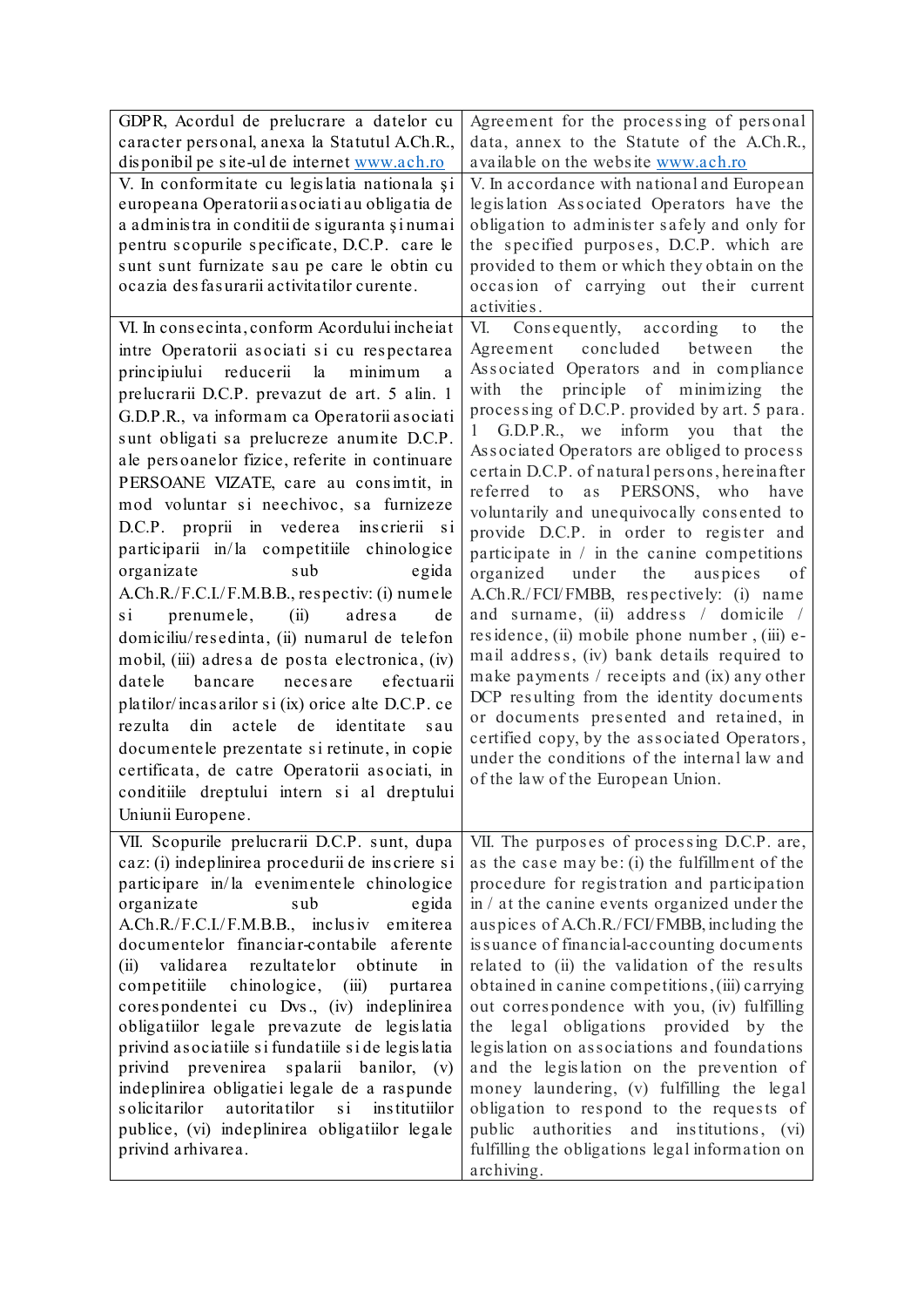| VIII. Temeiul juridic al prelucrarii D.C.P. il          | VIII. The legal basis of the processing D.C.P.      |  |  |  |  |
|---------------------------------------------------------|-----------------------------------------------------|--|--|--|--|
| constituie, dupa caz, dispozitiile dreptului            | it is constituted, as the case may be, by the       |  |  |  |  |
| intern sau al dreptului Uniunii privind: (i)            | of national or Union law<br>provisions              |  |  |  |  |
| consimitamantul Dvs., (ii)<br>indeplinirea              | concerning: (i) your consent, (ii) fulfilling the   |  |  |  |  |
| obligatiilor legale ale Operatorilor Asociati,          | obligations<br>of<br>the<br>$\log a1$<br>Associated |  |  |  |  |
| (iii) realizarea drepturilor si intereselor             | Operators, (iii) realizing the rights and           |  |  |  |  |
| legitime ale Operatorilor Asociati privind              | legitimate interests of the Associated              |  |  |  |  |
| probarea respectarii obligatiilor legale ale            | Operators regarding the proof of the                |  |  |  |  |
| Operatorilor Asociati si respectarea                    | observance of the legal obligations of the          |  |  |  |  |
| regulamentelor A.Ch.R./F.C.I./F.M.B.B., (iv)            | Associated Operators and observing the              |  |  |  |  |
| informarea Dvs. cu privire la prelucrarea               | A.Ch.R./FCI/FMBB regulations,<br>(iv)               |  |  |  |  |
| D.C.P.                                                  | informing you of on DCP processing                  |  |  |  |  |
| IX. Prelucrarea D.C.P. se face prin mijloace            | IX. D.C.P. processing is done by manual and         |  |  |  |  |
| manuale<br>$\sin$<br>automatizate (computere,           | automated<br>means<br>(computers,                   |  |  |  |  |
| telefoane inteligente, tablete, aplicatiile             | smartphones, tablets, computer applications         |  |  |  |  |
| informatice de inscriere si evidenta aferente           | and registration related to the official            |  |  |  |  |
| site-urilor oficiale de internet ale operatorilor       | websites of the associated operators), but          |  |  |  |  |
| asociati), fara insa a exista un proces                 | without an automated individual decision-           |  |  |  |  |
| decizional individual automatizat<br>sau                | making process or profile creation, within the      |  |  |  |  |
| crearea de profiluri, in intelesul art. 4 pct. 4 si     | meaning of art. . 4 point 4 and art. 22             |  |  |  |  |
| art. 22 G.D.P.R.                                        | G.D.P.R.                                            |  |  |  |  |
| X. Durata prelucrarii D.C.P. se face pe                 | X. Duration of processing D.C.P. it is made         |  |  |  |  |
| perioada prevazuta de legislatia financiar-             | for the period provided by the financial-           |  |  |  |  |
| contabile pentru pastrarea documentelor                 | accounting legislation for keeping<br>the           |  |  |  |  |
| financiar-contabile.                                    | financial-accounting documents.                     |  |  |  |  |
| fi<br>XI. D.C.P. prelucrate<br>vor                      | XI. D.C.P. processed will be disclosed /            |  |  |  |  |
| dezvaluite/transmise numai tertilor<br>care             | transmitted only to third parties who are           |  |  |  |  |
| sunt implicati in indeplinirea de<br>catre              | involved in the fulfillment by the Associated       |  |  |  |  |
| Operatorii Asociati a obligatiilor legale               | Operators of their legal obligations (A.Ch.R.,      |  |  |  |  |
| (A.Ch.R., F.C.I., furnizorii de servicii de             | F.C.I., IT service providers, postal or courier     |  |  |  |  |
| informatice, servicii postale sau de curierat           | services, etc.).                                    |  |  |  |  |
| $etc.$ ).                                               |                                                     |  |  |  |  |
| XII. NU sunteti obligati sa furnizati D.C.P. si         | XII. You are NOT required to provide D.C.P.         |  |  |  |  |
| sa va dati consimtamantul la prelucrarea lor,           | and to give your consent to their processing,       |  |  |  |  |
| insa refuzul furnizarii lor are<br>drept                | but the refusal to supply them has the              |  |  |  |  |
| imposibilitatea inscrierii si participarii in/la        | impossibility of registering and participating      |  |  |  |  |
| evenimentele chinologice organizate sub                 | in $\ell$ in the canine events organized under the  |  |  |  |  |
| egida A.Ch.R./F.C.I./F.M.B.B.                           | auspices of A.Ch.R./F.C.I./F.M.B.B.                 |  |  |  |  |
| XIII. In plus, intrucat in spatiile in care se          | XIII. In addition, since photos and video           |  |  |  |  |
| desfasoara evenimente chinologice<br>s e                | recordings are taken in the venues where            |  |  |  |  |
| efectueaza fotografii si inregistrari video, pot        | canine events take place, the facial images         |  |  |  |  |
| fi captate imaginile faciale ale persoanelor            | of the persons can be captured, without             |  |  |  |  |
| vizate, fara insa a se proceda la identificarea         | identifying the persons appearing in the            |  |  |  |  |
| persoanelor care apar in fotografii si                  | photos and video recordings. The purpose of         |  |  |  |  |
| inregistrarile video. Scopul prelucrarii                | facial image processing is to advertis and          |  |  |  |  |
| imaginilor faciale este cel de reclama,                 | marketing the products and services offered         |  |  |  |  |
| marketing si publicitate a produselor si                | and the events organized by the Associated          |  |  |  |  |
| oferite<br>s erviciilor<br>$\sin$<br>evenimentelor<br>a | Operators, as well as to promote the canine         |  |  |  |  |
| organizate de catre Operatori asociati,                 | legal basis<br>movement. The<br>for<br>the          |  |  |  |  |
| si de promovare a miscarii<br>precum                    | processing of facial images is your consent,        |  |  |  |  |
| chinologice. Temeiul juridic al prelucrarii             | manifested explicitly by the action of              |  |  |  |  |
| imaginilor<br>faciale<br>i<br>constituie                | entering the competition space, according to        |  |  |  |  |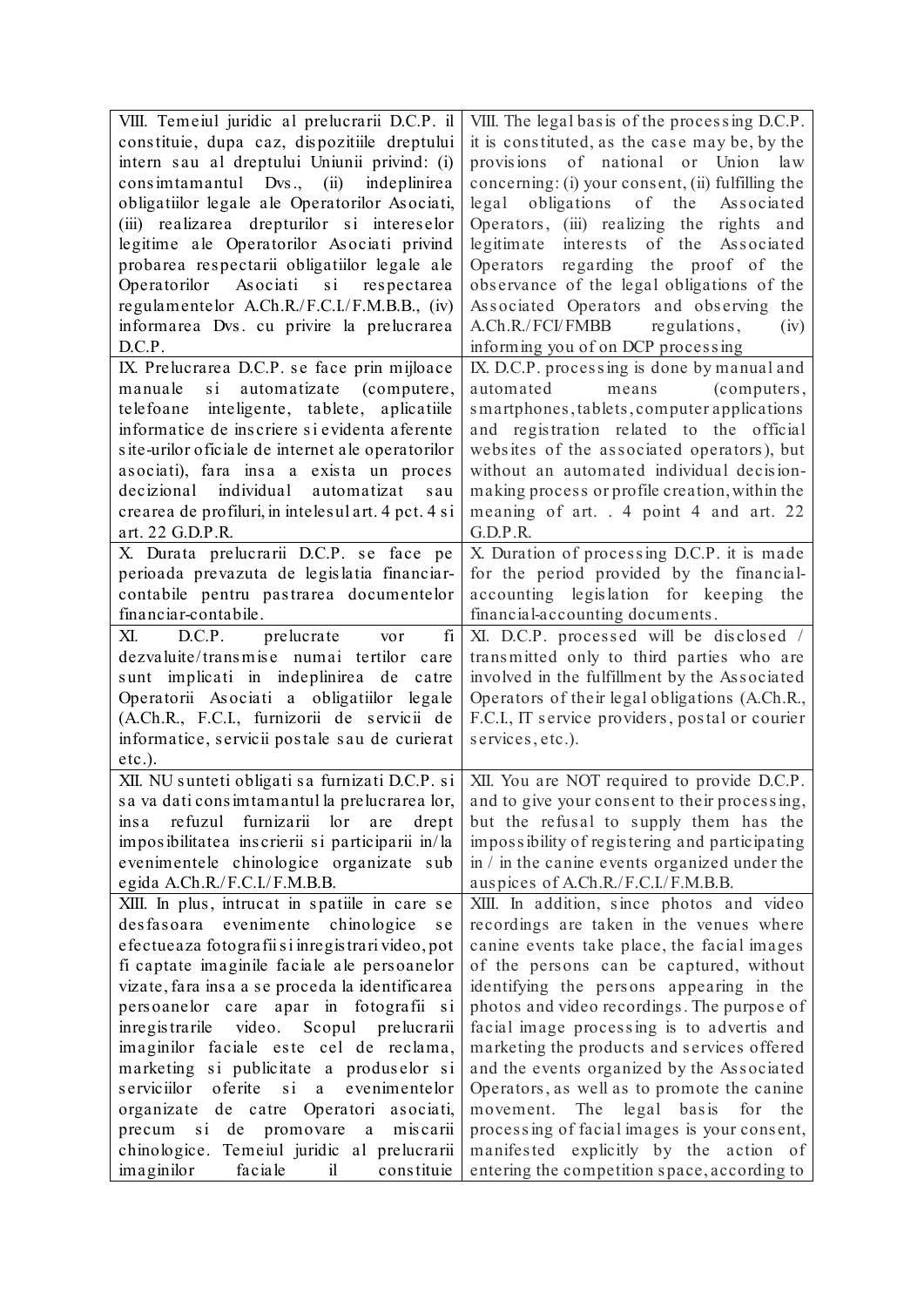| consimtamantul dumnevoastra, manifestat                                                 | the provisions of art. 6 para. 1 lit. A from the                                        |
|-----------------------------------------------------------------------------------------|-----------------------------------------------------------------------------------------|
| explicit prin actiunea de patrundere in incinta                                         | GDPR. If you do NOT want the facial images                                              |
| spatiului competitional, conform dispozitiilor                                          | of you and the minors you represent and                                                 |
| art. 6 alin. 1 lit. A din GDPR. In cazul in care                                        | accompany you (if applicable) to<br>be                                                  |
| doriti<br>imaginile<br>faciale<br>NU<br>ca<br>a le                                      | processed, please do NOT enter the                                                      |
| dumneavoastra si ale minorilor pe care ii                                               | competition space, as your refusal to allow                                             |
| reprezentanti si care va insotesc (daca este                                            | image processing has as a consequence, the                                              |
| cazul) sa fie prelucrate, va rugam sa NU                                                | refusal of the associated Operators to allow                                            |
| patrundeti in incinta spatiului competitional,                                          | you access inside the competition space. On                                             |
| caci refuzul dumneavoastra de a permite                                                 | the other hand, we inform you that your entry                                           |
| prelucrarea imaginilor are drept consecinta                                             | into the competition space represents your                                              |
| refuzul Operatorilor asociati de a va permite                                           | agreement that the personal data consisting                                             |
| accesul in incinta spatiului competitional. Pe                                          | of the facial images of you and the minors                                              |
| de alta parte, va informam ca patrunderea                                               | you represent and accompany you (if                                                     |
| dumneavoastra<br>incinta<br>$\sin$<br>spatiului                                         | applicable), to be processed for the stated                                             |
| competitional<br>reprezinta<br>acordul                                                  | purpose. up. The processed facial images                                                |
| datele<br>dumneavoastra<br>personale<br>ca                                              | are to be revealed to the general public, for                                           |
| faciale<br>imaginile<br>a le<br>constand<br>in                                          | stated purpose, by publishing /<br>the                                                  |
| dumneavoastra si ale minorilor pe care ii                                               | displaying on the websites of the Associated                                            |
| reprezentanti si care va insotesc (daca este                                            | Operators. The processing of facial images                                              |
| cazul), sa fie prelucrate in scopul declarat                                            | will be done for the entire period necessary                                            |
| mai sus. Imaginile faciale prelucrate                                                   | to achieve the above purpose, respectively                                              |
| urmeaza a fi dezvaluite publicului larg, in                                             | for the entire duration of the existence of the                                         |
| scopul declarat, prin publicare/afisare pe                                              | Associated Operators.                                                                   |
| site-urile de internet ale Operatorilor asociati.                                       |                                                                                         |
| Prelucrarea imaginilor faciale se va face pe                                            |                                                                                         |
| toata perioada necesara realizarii scopului                                             |                                                                                         |
| de mai sus, respectiv pe toata durata de                                                |                                                                                         |
| existenta a Operatorilor asociati.                                                      |                                                                                         |
| XIV. Conform G.D.P.R., aveti urmatoarele                                                | XIV. According to the G.D.P.R., you have the                                            |
| drepturi: (i) dreptul la informare, prevazut de                                         | following rights: (i) the right to information,                                         |
| art. 13 si 14 G.D.P.R., (ii) dreptul de retragere                                       |                                                                                         |
|                                                                                         | provided by art. 13 and 14 G.D.P.R., (ii) the                                           |
| a consimtamantului acordat, prevazut de art.                                            | right to withdraw the consent granted,                                                  |
| 13 alin. 2 lit. C si art. 14 alin. 3 lit. D G.D.P.R.                                    | provided by art. 13 para. 2 lit. C and art. 14                                          |
| (iii) dreptul de acces la datele prelucrate,                                            | para. 3 lit. D G.D.P.R., (iii) the right of access                                      |
| prevazut de art. 15 G.D.P.R., (iv) dreptul la                                           | to the processed data, provided by art. 15                                              |
| rectificarea D.C.P., prevazut de art. 16                                                | G.D.P.R., (iv) the right to rectification of the                                        |
| G.D.P.R., (v) dreptul la stergerea D.C.P.                                               | D.C.P., provided by art. 16 G.D.P.R., (v) the                                           |
| (dreptul de a fi uitat), prevazut de art. 17                                            | right to delete D.C.P. (the right to be                                                 |
| G.D.P.R., (vi) dreptul la restrictionarea                                               | forgotten), provided by art. 17 G.D.P.R., (vi)                                          |
| prelucrarii D.C.P., prevazut de art. 18                                                 | the right to restrict the processing of D.C.P.,                                         |
| G.D.P.R., (vii) dreptul la portabilitatea datelor,                                      | provided by art. 18 G.D.P.R., (vii) the right to                                        |
| prevazut de art. 20 G.D.P.R., (viii) dreptul de                                         | data portability, provided by art. 20 G.D.P.R.,                                         |
| a se opune prelucrarii D.C.P. (dreptul de                                               | (viii) the right to oppose the processing of                                            |
| opozitie), prevazut de art. 21 G.D.P.R., (ix)                                           | D.C.P. (right of opposition), provided by art.                                          |
| dreptul de a depune plangeri la autoritatea                                             | 21 G.D.P.R., (ix) the right to file complaints                                          |
| de supraveghere, prevazut de art. 77 G.D.P.R.                                           | with the supervisory authority, provided by                                             |
| Autoritatea de supraveghere romana este                                                 | art. 77 G.D.P.R. The Romanian Supervisory                                               |
| Autoritatea Nationala de Supraveghere a                                                 | Authority is the National Authority for the                                             |
| Prelucrarii Datelor cu Caracter Personal, cu                                            | Supervision of Personal Data Processing,                                                |
| sediul in Bucuresti, Sector 1, b-dul g-ral Gh.<br>Magheru nr. 28-30, cod postal 010336, | based in Bucharest, Sector 1, b-dul g-ral Gh.<br>Magheru no. 28-30, postal code 010336, |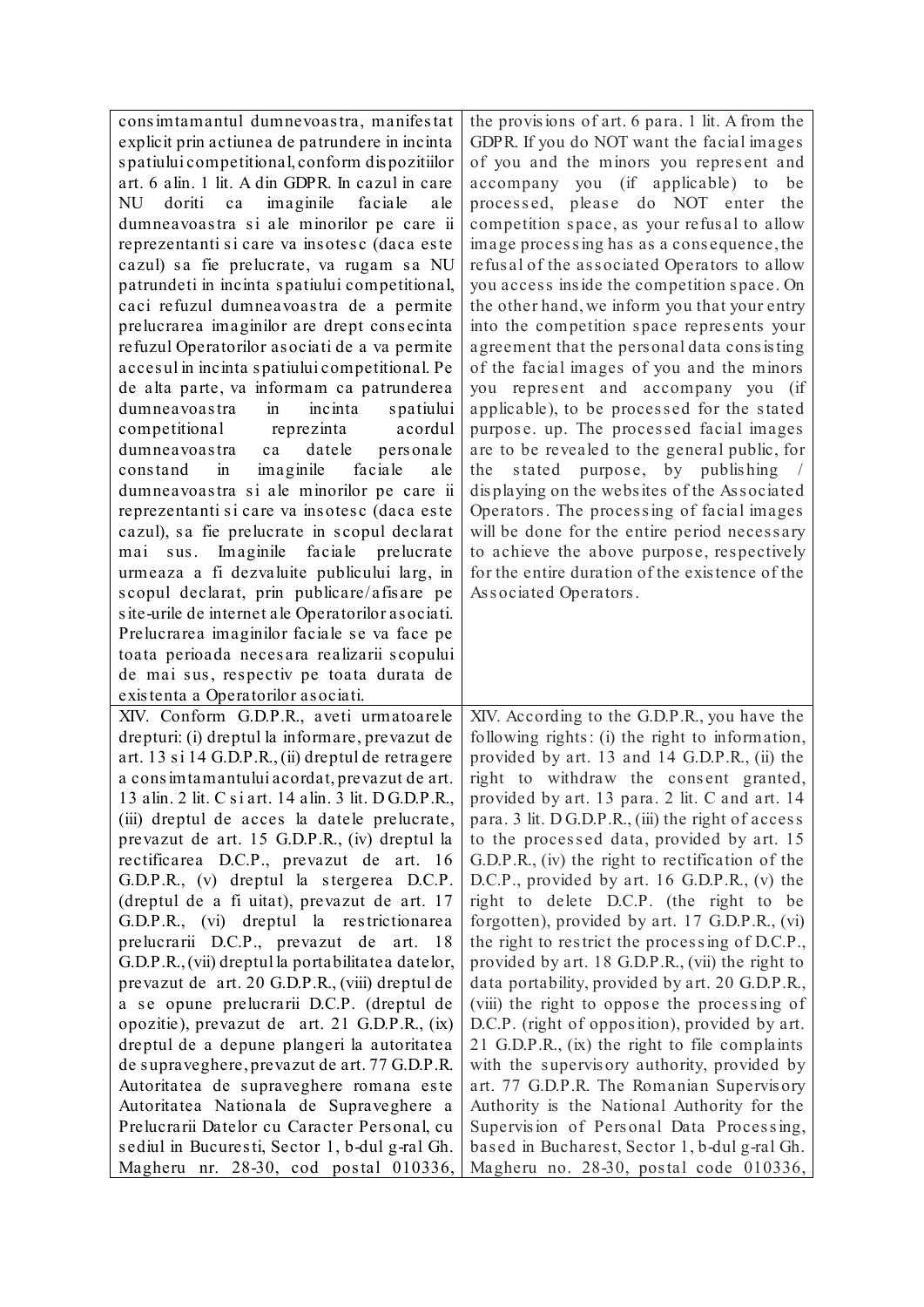| $+40.318.059.211,$<br>telefon<br>fax                                                       | telephone +40.318.059.211,<br>fax                                                       |  |  |  |  |
|--------------------------------------------------------------------------------------------|-----------------------------------------------------------------------------------------|--|--|--|--|
| $+40.318.059.602,$<br>email                                                                | $+40.318.059.602,$<br>email                                                             |  |  |  |  |
| anspdcp@dataprotection.ro, (x) dreptul la o                                                | $anspdcp@dataprotein.ro, (x)$ the right to                                              |  |  |  |  |
| cale de atac judiciara eficienta impotriva<br>unei autoritati de supraveghere, prevazut de | efficient judicial appeal against a<br>an<br>supervisory authority, provided by art. 78 |  |  |  |  |
| art. 78 alin. 2 G.D.P.R.                                                                   | para. 2 G.D.P.R.                                                                        |  |  |  |  |
| XV. Pentru informarea suplimentara sau                                                     | XV. For additional information or exercise of                                           |  |  |  |  |
| exercitarea drepturilor conferite de G.D.P.R.,                                             | the rights conferred by GDPR, we encourage                                              |  |  |  |  |
| va incurajam sa contactati in mod direct pe                                                | you to contact directly Mr. Lucian Bagia, the                                           |  |  |  |  |
| domnul Lucian Bagia, persoana de contact                                                   | main contact person of the data protection                                              |  |  |  |  |
| principala a responsabilului cu protectia                                                  | officer,<br>at<br>the<br>e-mail<br>address                                              |  |  |  |  |
| datelor, pe adresa de corespondenta                                                        | hucian.bagia@bagia.ro or by phone at                                                    |  |  |  |  |
| electronica lucian.bagia@bagia.ro<br>sau                                                   | 0722.358.392 and to address notifications /                                             |  |  |  |  |
| telefonic la numarul 0722.358.392 si sa                                                    | complaints to the supervisory authority or to                                           |  |  |  |  |
| adresati sesizari/plangeri autoritatii de                                                  | the courts.                                                                             |  |  |  |  |
| supraveghere sau instantelor de judecata.                                                  |                                                                                         |  |  |  |  |
|                                                                                            |                                                                                         |  |  |  |  |
| 9. Respectarea arbitrilor și a deciziilor                                                  | 9. The observance of the referees and their                                             |  |  |  |  |
| acestora, a celorlalți participanti, precum și a                                           | decisions, of the other participants, as well                                           |  |  |  |  |
| organizatorilor acestei competitii este                                                    | as of the organizers of this competition is                                             |  |  |  |  |
| obligatorie!                                                                               | mandatory!                                                                              |  |  |  |  |
| Va informam ca nerespectarea acestor                                                       | We inform you that non-compliance with                                                  |  |  |  |  |
| reguli va duce la excluderea din competitie                                                | these rule will lead to exclusion from the                                              |  |  |  |  |
| si/sau la declansarea unei proceduri                                                       | competition and / or the initiation of                                                  |  |  |  |  |
| disciplinare de către Organizator.                                                         | disciplinary proceedings by the Organizer.                                              |  |  |  |  |
|                                                                                            |                                                                                         |  |  |  |  |
| 10. Sănătatea și bunăstarea câinilor trebuie                                               | 10. The health and well-being of dogs must                                              |  |  |  |  |
| să fie PRIORITATEA CAPITALĂ in toate                                                       | be the CAPITAL PRIORITY in all F.C.I. and                                               |  |  |  |  |
| evenimentele chinologice (competitii,                                                      | A.Ch.R. canine events (competitions,                                                    |  |  |  |  |
| examene, testari, conferinte,<br>plenare,                                                  | examinations, testing, conferences, plenary                                             |  |  |  |  |
| dezbateri, work-shop-urietc.) F.C.I. și A.Ch.R.                                            | sessions, debates, workshops, etc.).                                                    |  |  |  |  |
| In cadrul evenimentelor chinologice F.C.I. și<br>A.Ch.R., participantii au obligația de a  | During the F.C.I. and A.Ch.R. events, the<br>participants have the obligation to ensure |  |  |  |  |
| asigura bunăstarea cainilor.                                                               | the welfare of the dogs.                                                                |  |  |  |  |
| Este interzisă expunerea cainilor unor situații                                            | It is forbidden to expose dogs to situations                                            |  |  |  |  |
| care le-ar periclita starea de sănătate sau                                                | that would endanger their health or well-                                               |  |  |  |  |
| bunăstarea, situații cum ar fi lăsarea cainilor                                            | being, such as leaving dogs in the car at                                               |  |  |  |  |
| în mașină la temperaturi extreme (prea cald                                                | extreme temperatures (too hot or too cold)                                              |  |  |  |  |
| sau prea frig) sau aplicarea de rele                                                       | or applying bad-treatmenta to dogs.                                                     |  |  |  |  |
| tratamente cainilor.                                                                       |                                                                                         |  |  |  |  |
| Va informam ca nerespectarea acestor                                                       | We inform you that non-compliance with                                                  |  |  |  |  |
| reguli va duce la excluderea din competitie                                                | these rules will lead to exclusion from the                                             |  |  |  |  |
| si/sau la declansarea unei proceduri                                                       | competition and / or the initiation of                                                  |  |  |  |  |
| disciplinare de către Organizator.                                                         | disciplinary proceedings by the Organizer.                                              |  |  |  |  |
|                                                                                            |                                                                                         |  |  |  |  |
| 11. Prin transmiterea formularului de                                                      | 11. By submitting the online registration                                               |  |  |  |  |
| inscriere online, acceptati si va angajati sa                                              | form, you accept and undertake to comply                                                |  |  |  |  |